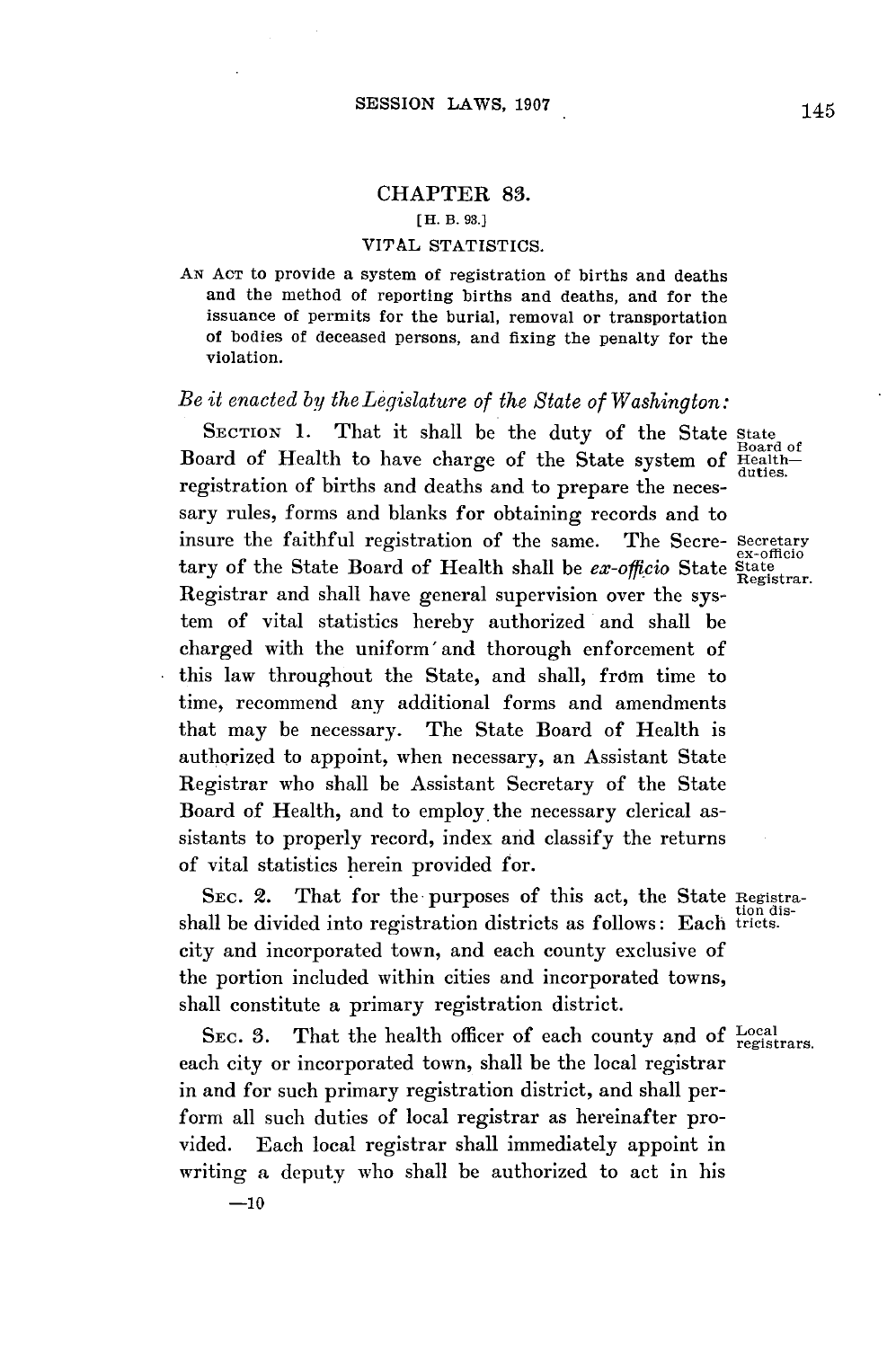stead in case of absence, death, illness or disability, and when it may appear necessary for the convenience of the people in any county, the local registrar is hereby authorized with the approval of the State Registrar to appoint one or more proper and competent persons to act as sub-registrars, who shall be authorized to receive certificates of death and to issue burial permits, removal or transportation permits in and for such portions of the county as may be designated. Each sub-registrar shall note in legible writing over his signature the date each certificate of death was filed, and shall forthwith forward the certificate to the local registrar of the county, and in all cases before the fifth day of the following month: *Provided,* That all sub-registrars shall be subject to the supervision and control of the State Registrar of vital statistics.

Burial. SEC. 4. That the body or remains of no person whose death occurs in the State, shall be interred, deposited in a vault, grave or tomb, cremated, disinterred or otherwise disposed of, or removed from or into any registration district until a permit for burial, disinterment or removal shall have been properly issued **by** the local registrar of the registration district in which the death occurred, and no such burial or removal permit shall be issued **by** any local registrar until a complete and satisfactory certificate and return of death has been filed with him, as hereinafter required: *Provided,* That in case of any death outside of the State; where the body is accompanied **by** a removal or transit permit issued in accordance with the law and the health regulations in force where the death occurred, such removal or transit permit shall be accepted as of the same authority as a permit from the local registrar, when such removal or transit permit shall have indorsed thereon the written approval of the State Registrar of vital statistics, or when said State Registrar otherwise officially notifies the local registrar of his approval. But when a body is removed from a district in Washington to an adjacent or nearby district for interment, not requiring the use of a common carrier or the issuance of a transit permit, then the registrar's removal permit from the district where death occurred may be accepted as authority for burial.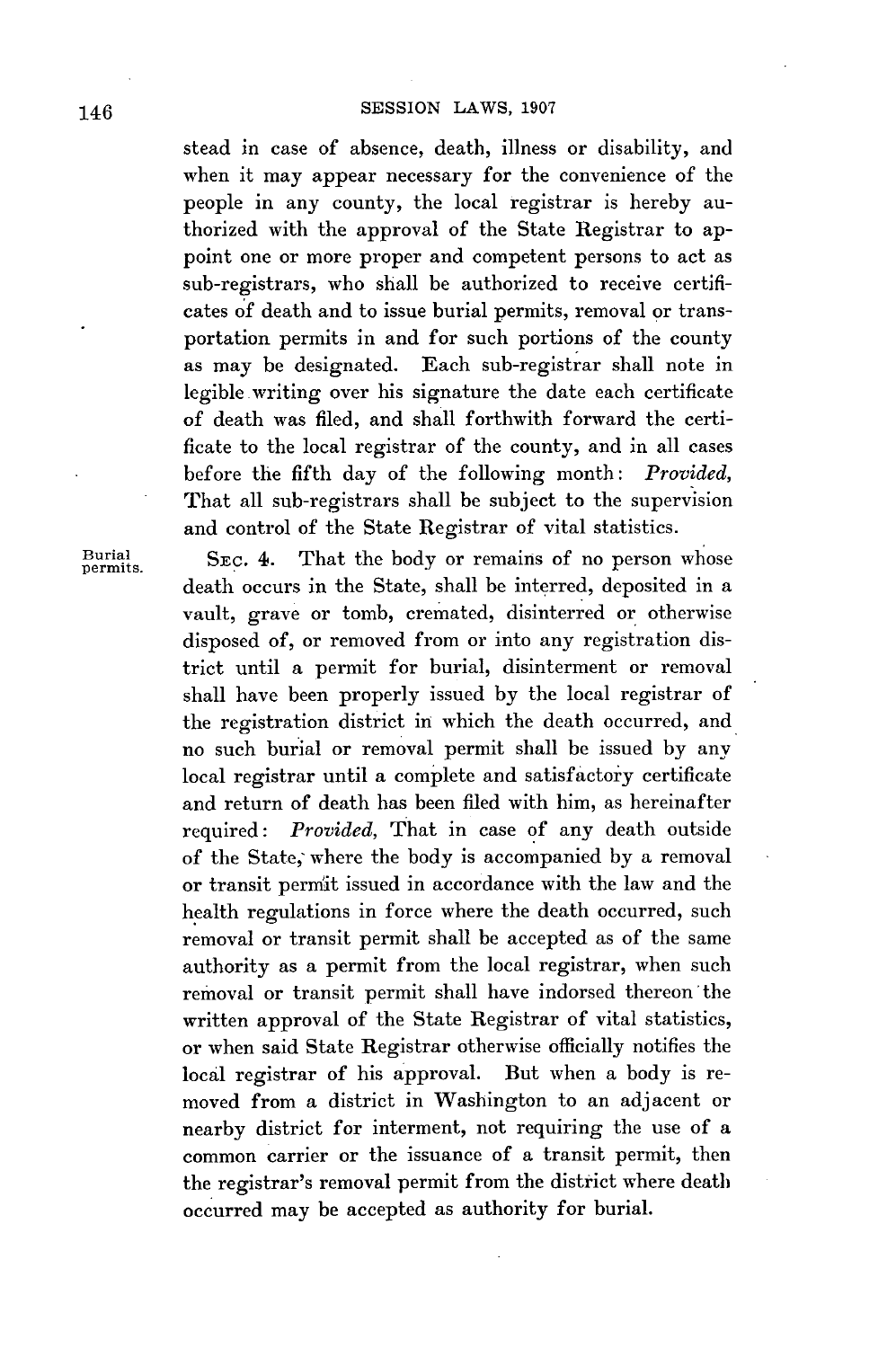**SEC. 5.** That stillborn children or those dead at birth **Stillborn children.** shall be registered as births and also as deaths, and a certificate of both the birth and the death shall be filed with the local registrar, in the usual form and manner, the certificate of birth to contain, in place of the name of the child, the word "stillbirth." The medical certificate of the cause of death shall be signed **by** the attending physician or midwife, if any, and shall state the cause of death as "stillborn," with the cause of the still birth, if known, whether a premature birth, and, if born prematurely, the period of uterogestation, in months if known; and a burial or removal permit in usual form shall be required.

**SEC. 6.** That the certificate of death shall contain the **Certificate of death**following items:

**(1)** Place of death; including state, county, township or town, village or city. **If** in a city, the ward, street and house number. If in a hospital or other institution, the name of the same to be given instead of the street and house number. If in an industrial camp, the name to be given.

(2) Full name of decedent. If an unnamed child, the surname preceded by "unnamed."

**(3)** Sex.

(4) Color or race; as white, black, (negro or negro descent), Indian, Chinese, Japanese or other.

**(5)** Conjugal condition; as single, married, widowed, or divorced.

**(6)** Date of birth, including the year, month and day.

**(7)** Age, in years, months and days.

**(8)** Place of birth, state or foreign country.

**(9)** Name of father.

**(10)** Birthplace of father, state or foreign country.

**(11)** Maiden name of mother.

(12) Birthplace of mother, state or foreign country.

**(13)** Occupation. The occupation to be reported of any person who had any remunerative employment, wo- -men as well as men.

(14) Signature and address of informer.

**(15)** Date of death, including the year, month and day.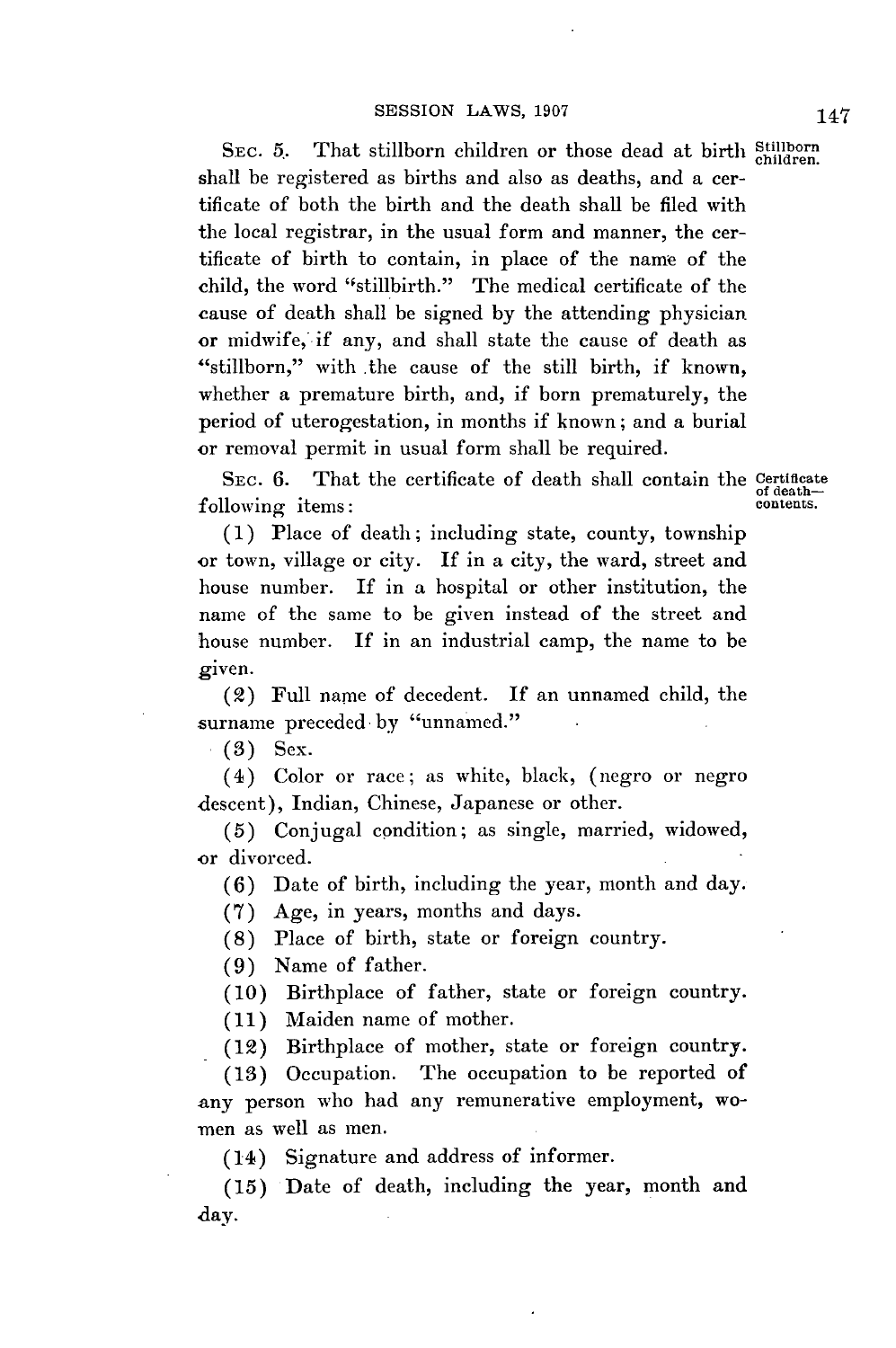**(16)** Statement of medical attendance on decedent, fact and time of death, including the last time seen alive.

**(17)** Cause of death, including the primary and immediate causes, and contributory causes or complications, if any, and duration of each.

**(18)** Signature and address of physician or official making the medical certificate.

**(19)** Special information concerning deaths in hospitals and institutions, and of persons dying away from home, including the former or usual residence, length of time, and place of death, and place where the disease was contracted.

(20) Place of burial or removal.

 $(21)$  Date of burial or removal.

(22) Signature and address of undertaker.

**(23)** Official signature of registrar, with date when certificate was filed, and registered number.

The personal and statistical particulars (items one to thirteen) shall be authenticated **by** the signature of the informer, who may be any competent person acquainted with the facts.

The statement of facts relating to the disposition of the body shall be signed **by** the undertaker or person acting as such.

The medical certificate shall be made and signed **by** the physician, if any, last in attendance on the deceased, who shall specify the time in attendance, the time he last saw the deceased alive, and the hour of the day at which death occurred. And he shall further state the cause of death, so as to show the course of disease or sequence of causes resulting in death, giving the primary and immediate causes, and also the contributory causes, if any, and the duration of each. Indefinite and unsatisfactory terms, indicating only symptoms of disease or conditions resulting from disease, will not be held as sufficient for issuing a burial or removal permit; and any certificate containing only such terms as defined **by** the State Registrar as indefinite and unsatisfactory shall be returned to the **phy**sician for correction and definition. Causes of death, which may be the result of either disease or violence, shall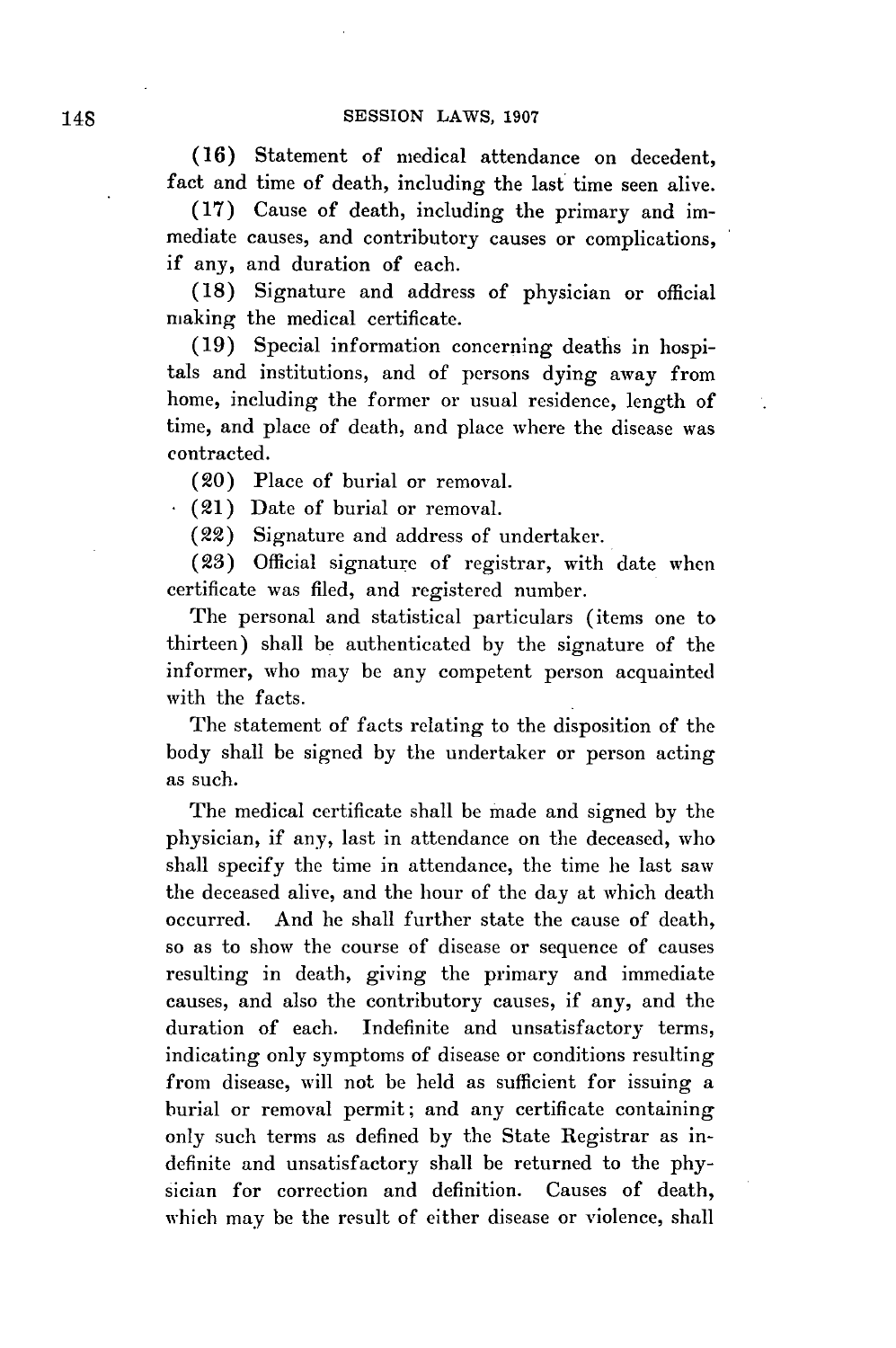be carefully defined; and if from violence, its nature shall be stated, and whether accidental, suicidal or homicidal, and in case of death in hospitals, institutions, or away from home, the physician shall furnish the information required under this head, (item nineteen), and shall state where, in his opinion, the disease was contracted.

SEC. 7. That in case of any death occurring without Certificate in case of the duty of the undertaker death with-<br>medical attendance it shall be the duty of the undertaker death withor person acting as such, to notify the local registrar of attendance. such death and if the local registrar is a qualified physician he shall, at once, investigate the circumstances of the case and from the results of such investigation make a certificate and return of death noting this fact upon the certificate: *Provided,* That if the local registrar is not a qualified physician or if the circumstances of the case render it probable that the death was caused **by** unlawful or suspicious means, the local registrar shall then refer the case to the coroner for investigation and certification.

SEc. **8.** That the undertaker, or person acting as un- Duties of dertaker, shall be responsible for obtaining and filing the takers. certificate of death with the local registrar, and securing a burial or removal permit, prior to any disposition of the body. He shall obtain the personal and statistical particulars required from the person best qualified to supply them, over the signature and address of his informer. He shall then present the certificate to the attending physician, if any, or to the coroner, as directed **by** the local registrar, for the medical certificate of the cause of death and other particulars necessary to complete the record, as specified in section six. And he shall then state the facts required relative to the date and place of burial, over his signature and with his address, and present the completed certificate to the local registrar, within the time limit, if any, designated **by** the local board of health for the issuance of a burial or removal permit. The undertaker shall deliver the burial permit to the sexton, or person in charge of the place of burial, before interring the body; or shall attach the transit permit, containing the local registrar's removal permit, to the box containing the corpse, when shipped **by** any transportation company; said permit to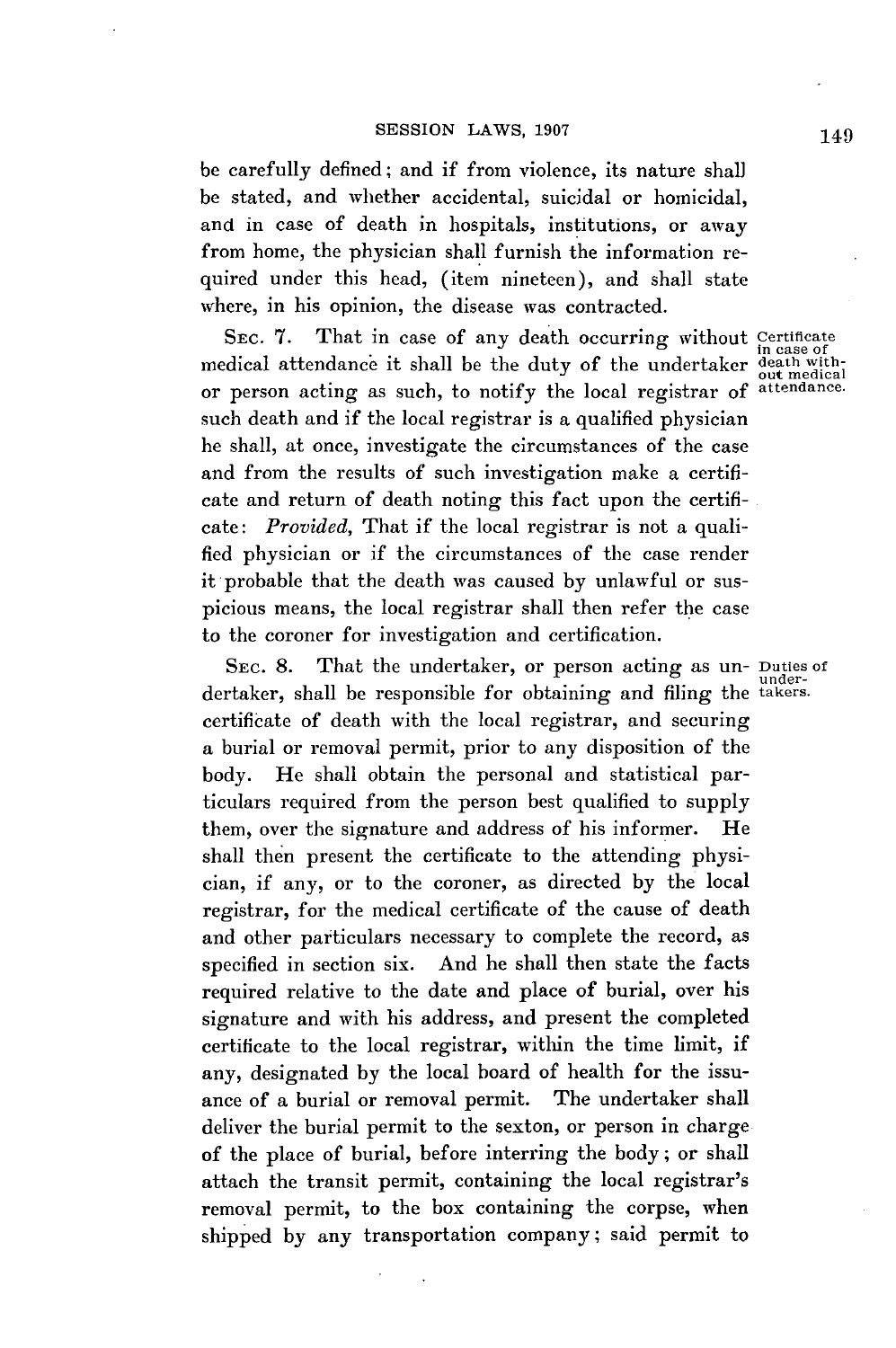accompany the corpse to its destination, where, if within the State of Washington, it shall be taken up **by** the local registrar of the district in which interment is made, who shall issue a burial permit thereon.

Contents of Sec. 9. That if the interment, or other disposition of burial perthe body, is to be made within the State, the wording of the burial permit may be limited to a statement **by** the local registrar and over his signature, that a satisfactory certificate of death having been filed with him, as required **by** law, permission is granted to inter, remove or otherwise dispose of the deceased; stating the name, age, sex, cause of death, and other necessary details upon the form prescribed **by** the State Registrar.

> it is accompanied **by** a burial, removal or transit permit, as herein provided. And each sexton or person in charge of any burial ground shall indorse upon the permit the date of interment, over his signature, and shall return all permits so endorsed to the local registrar of his district within ten days from the date of interment, or within the time fixed **by** the local board of health. He shall also keep a record of all interments made in the premises under his charge, stating the name of the deceased person, place of death, date of burial, and name and address of the undertaker, which record shall at all times be open to

Burial<br>grounds, grounds, **SEC. 10.** That no sexton, or person in charge of any duties **of** persons in premises in which interments are made, shall inter, or perpersons in premises in which interments are made, shall inter, or per-<br>charge of. mit the interment or other disposition of any body, unless

public inspection.

Registra- **SEC. 11.** That all births that occur in the State shall births be immediately registered in the districts in which they occur, as hereinafter provided.

Certificate **SEC. 12.** That it shall be the duty of the attending of birth. physician or midwife to file a certificate of birth, properly and completely filled out, giving all of the particulars required **by** this act, with the local registrar of the district in which the birth occurred, within ten days after. the date of birth. And if there be no attending physician or midwife, then it shall be the duty of the father or mother of the child, householder or owner of the premises, manager or superintendent of public or private institution in which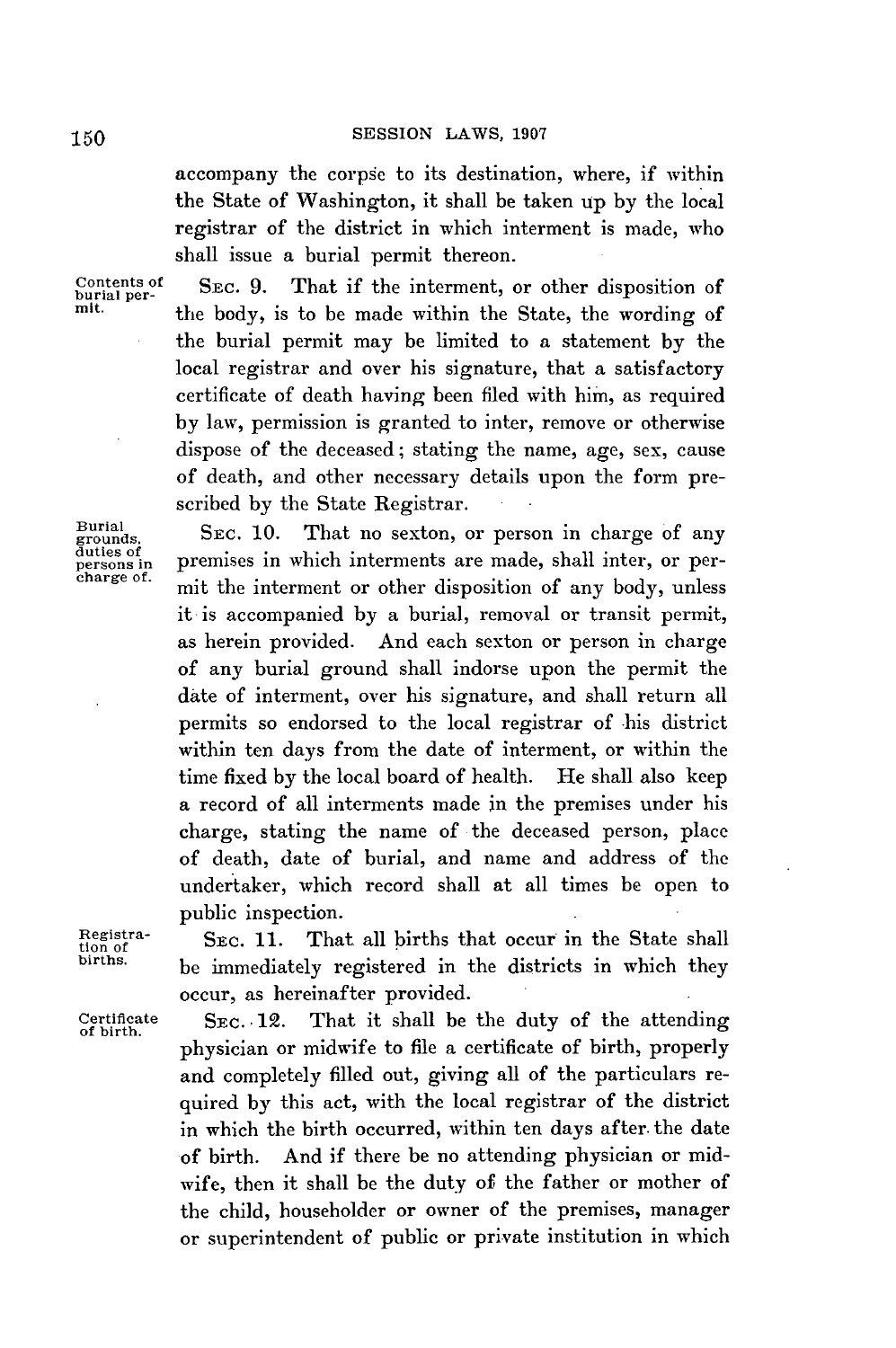the birth occurred, to notify the local registrar, within ten days after the birth, of the fact of such a birth having occurred. It shall then, in such case, be the duty of the local registrar to secure the necessary information and signature to make a proper certificate of birth.

SEC. 13.- That the certificate of birth shall contain the Contents of following items:

**(1)** Place of birth, including state, county, township or town, village or city. If in a city, the ward, street, and house number; if in a hospital or other institution, the name of the same to be given, instead of the street and house number.

(2) Full name of the child. If the child dies without a name, before the certificate is filed enter the words "died unnamed." If the living child has not been named at the date of filing certificate of birth, the space for "full name of child" is to be left blank, to be filled out subsequently **by** a supplemental report, as hereinafter provided.

**(3)** Sex of child.

 $\beta$ 

(4) Whether a twin, triplet, or other plural birth. **A** separate certificate shall be required for each child in a case of plural birth, giving the number of child in order of birth.

**(5)** Whether legitimate or illegitimate.

**(6)** Full name of father.

**(7)** Residence of father.

**(8)** Color or race of father.

**(9)** Birthplace of father.

**(10)** Age of father at last birthday, in years.

**(11)** Occupation of father.

(12) Maiden name of mother, in full.

**(13)** Residence of mother.

(14) Color or race of mother.

**(15)** Birthplace **of** mother.

**(16)** Age of mother at last birthday, in years.

**(17)** Occupation of mother.

**(18)** Number of child of this mother, and number of children of this mother now living.

SEC. 14. That when any certificate of birth of a living Names of child is presented without statement of the given name,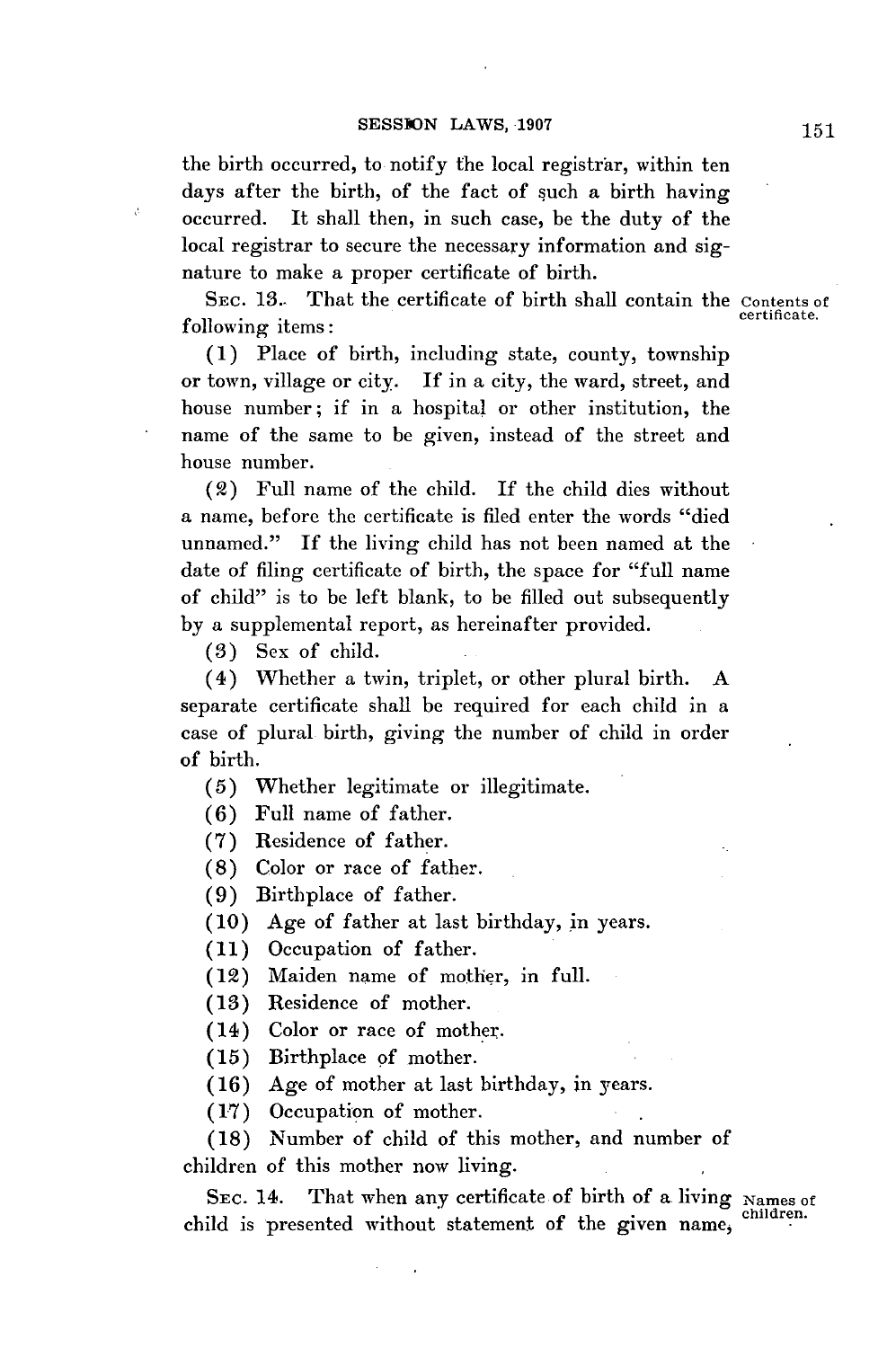then the local registrar shall make out and deliver to the informant a special.blank for the supplemental report of the given name of the child, which shall be filled out as directed, and returned to the registrar as soon as the child shall be named. The original certificate of birth shall not be considered complete until the supplemental report is filed or the blank returned with the statement "died unnamed."

Registra-<br>tion of SEC. 15. Registra-<br>tion of SEC. 15. That every physician, midwife and under-<br>physicians, taker shall, without delay, register his or her name, adtaker shall, without delay, register his or her name, address and occupation with the local registrar of the district in which he or she resides or may hereafter establish a residence; and shall thereupon be supplied **by** the local registrar with a copy of this act, together with such rules and regulations as may be prepared **by** the State Registrar relative to its enforcement. Within thirty days after October first of each year each local registrar shall make a return to the State Registrar of all physicians and midwives who have been registered in his. district during the whole or any part of the preceding calendar year: *Provided,* That no fee or other compensation shall be charged **by** local registrars to physicians, midwives, or undertakers for registering their names under this section or making returns thereof to the State Registrar.

Hospital **SEC. 16.** That all superintendents or managers, or other persons in charge of hospitals, almshouses, lying-in or other institutions, public or private, to which persons resort for treatment of disease, confinement, or are committed **by** process of law, are hereby required to make a record of all the personal and statistical particulars relative to the inmates in their institutions, at the date of approval of this act, that are required in the form of the certificate provided for **by** this act, as directed **by** the State Registrar; and thereafter such record shall be **by** them made for all future inmates at the time of their admission. And in case of persons admitted or committed for medical treatment of contagious disease, the physician in charge shall specify, for entry in the record, the nature of the disease, and where, in his opinion, it was contracted. The personal particulars and information required **by** this

and under-<br>takers.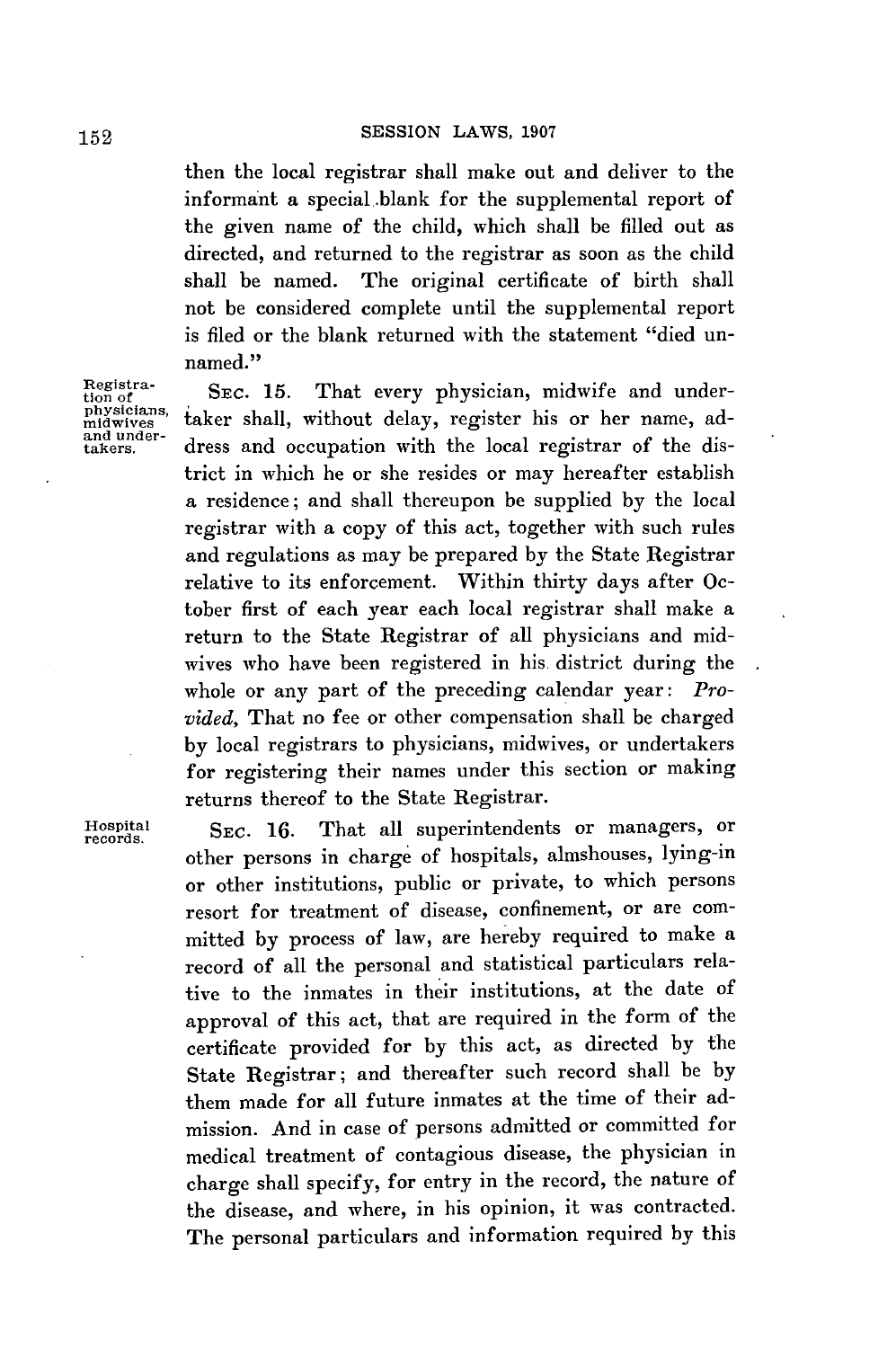section shall be obtained from the individual himself, if it is practicable to do so; and when they can not be so obtained, they shall be secured in as complete a manner as possible from the relatives, friends, or other persons acquainted with the facts.

SEC. **17.** That the State Registrar shall prepare, print Duties **of** and supply to all registrars all blanks and forms used in Registrar. registering, recording, and preserving the returns, or in otherwise carrying out the purposes of this act; and shall prepare and issue such detailed instructions as may be required to secure the uniform observance of its provisions and the maintenance of a perfect system of registration. And no other blanks shall be used than those supplied **by** the State Registrar. He shall carefully examine the certificates received monthly from the local registrars, and **if** any such are incomplete or unsatisfactory, he shall require such further information to be furnished as may be necessary to make the record complete and satisfactory. And all physicians, midwives, informants, or undertakers, connected with any case, and all other persons having knowledge of the facts are hereby required to furnish such information as they may possess regarding any birth or death upon demand of the State Registrar in person, **by** mail, or through the local registrar. He shall furnish, arrange, bind and permanently preserve the certificates in a systematic manner, and shall prepare and maintain a comprehensive and continuous card index of all births and deaths registered; the cards to .show the name of child or deceased, place and date of birth or death, number of certificate, and the volume in which it is contained. He shall inform all local registrars that [what] diseases are to be considered as infectious, contagious, or communicable and dangerous to the public health, as decided **by** the State Board of Health, in order that, when death occurs from such diseases, proper precautions may be taken to prevent the spreading of dangerous diseases.

**SEC. 18.** That it shall be the duty of the local regis- Duties **of** trar to supply blank forms of certificates to such persons registra as require them. And he shall carefully examine each certificate of birth or death when presented for record, to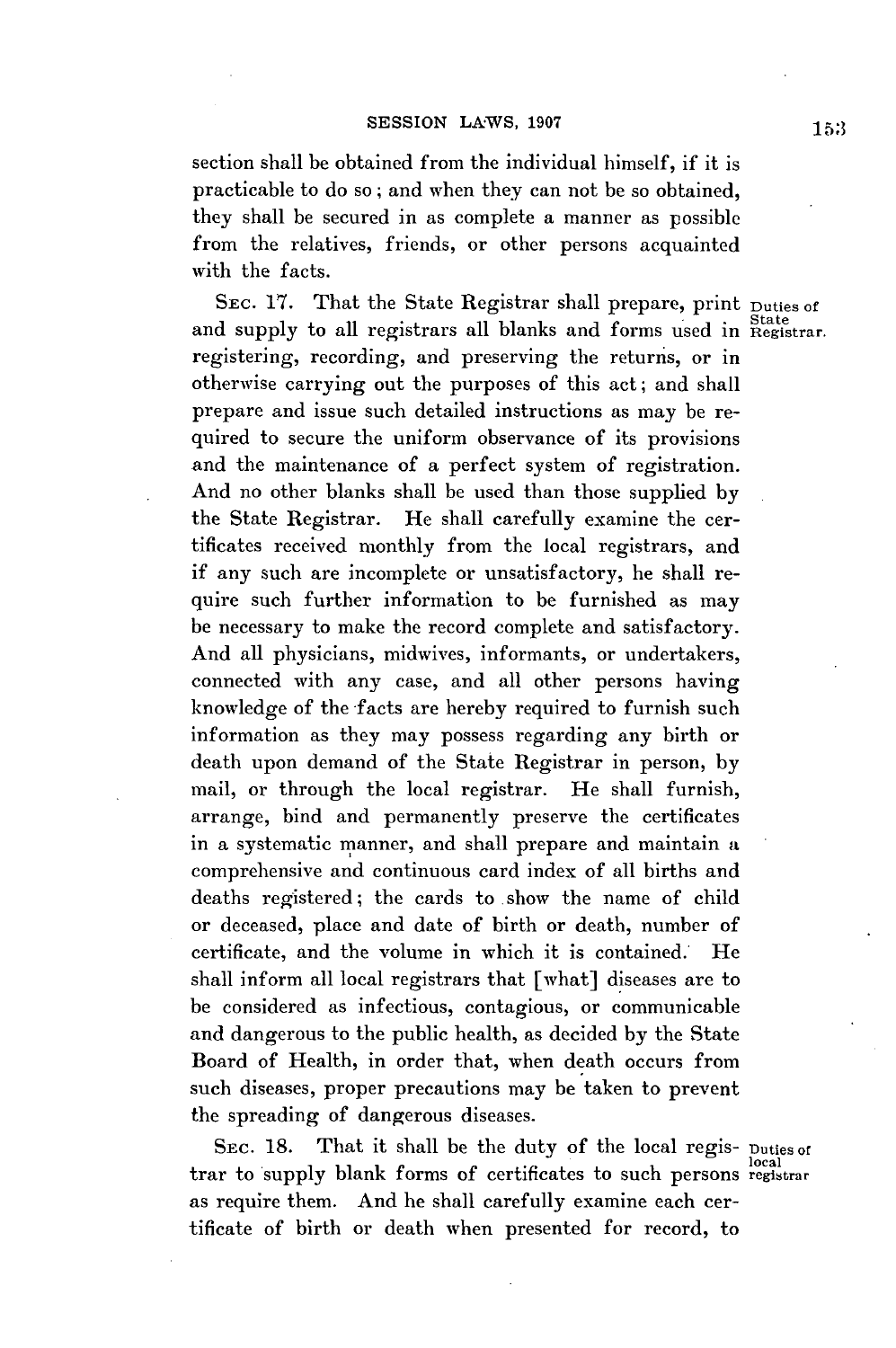see that it has been made out in accordance with the provisions of this act and the instructions of the State Registrar; and if any certificate of death is incomplete or unsatisfactory, it shall be his duty to call attention to the defects in the return, and to withold issuing the burial or removal permit until they are corrected. **If** the certificate of death is properly executed and complete, he shall issue a burial or removal permit to the undertaker: *Provided,* That in case the death occurred from some disease that is held **by** the State Board of Health to be infectious, contagious or communicable and dangerous to the public health, no permit for the removal or other disposition of the body shall be granted **by** the local registrar, except under such conditions as may be prescribed **by** the State and local boards of health. **If** a certificate of a birth is incomplete, he shall immediately notify the informant, and require him to supply the missing items if they can be obtained. He shall then number consecutively the certificates of birth and death, in two separate series, beginning with "number one" for the first birth and the first death in each calendar year, and sign his name as local registrar in attest of the date of filing in his office. He shall also make a complete and accurate copy of each birth and death certificate registered **by** him, upon a form identical with the original certificate, to be filed and permanently preserved in his office as the local record of such death, in such manner as directed **by** the State Registrar. And he shall on or before the fifth day of each month, transmit to the State Registrar all original certificates registered **by** him during the preceding month. And if no births or no deaths occurred in any month, he shall, on the fifth day of the following month, report that fact to the State Registrar, on a -card provided for this purpose: *Provided,* That in cities of the first class, original certificates may be retained **by** the local health authorities, and exact duplicates of the original certificates may be forwarded **by** the local registrars to the State Registrar.

Compensa- SEC. 19. That each local registrar shall be entitled to be paid the sum of not exceeding twenty-five cents for each birth and death certificate. properly and completely made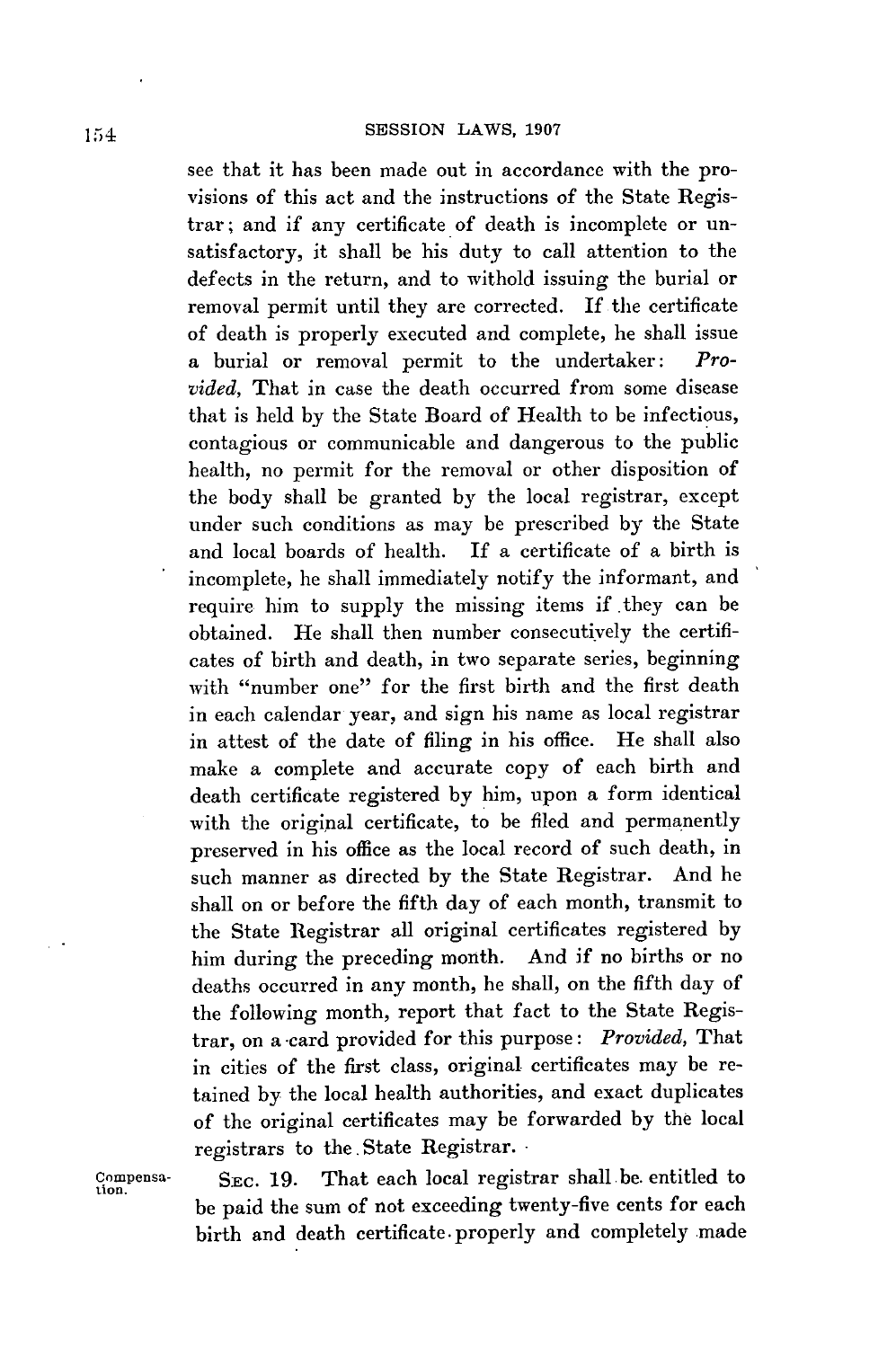out and registered with him, and **by** him returned to the State Registrar on or before the fifth day of the following month, which sum shall cover and include the making out of the burial permit and the copy of the certificate to be filed and preserved in his office. And in case no births or no deaths were registered during any month, the local registrar shall be entitled to a. sum not exceeding twentyfive cents for each report to that effect, promptly made in accordance with the directions of the State Registrar: *Provided, however,* That all such compensation for such services may be fixed **by** the board of county commissioners, city council, or other governing body of such local registration district. **All** accounts payable to local registrars under the provisions of this act shall be paid **by** the treasurer or other lawful officer, out of the funds of the registration district, upon warrants drawn **by** the local auditor or other proper local officer of such district, which warrants shall specify the number of certificates properly registered and reports promptly returned where no deaths are registered, with the amount due for each: *Provided, however,* That no warrant shall be issued to any local registrar where notice is previously given **by** the State Registrar to the auditor, city clerk, or other proper officer of such registration district that the local registrar has failed to comply with the rules and regulations of the State Board of Health and Bureau of Vital Statistics and the instructions of the State Registrar.

SEC. 20. That the State Registrar shall, upon request, Copies of records. furnish any applicant a certified copy of the record *of* any birth or death registered under provisions of this act, for the making and certification **of** which he shall be entitled to a fee of fifty cents, to be paid **by** the applicant. And any such copy of the record **of** a birth or death, when properly certified **by** the State Registrar .to be a true copy thereof, shall be *prima facie* evidence in all courts and places of the facts therein stated. For any search of the files and records when no certified copy .is made the State Registrar shall be entitled to a fee of fifty cents for each hour or fractional hour of time of search, to be paid by the applicant. And the State Registrar shall keep a true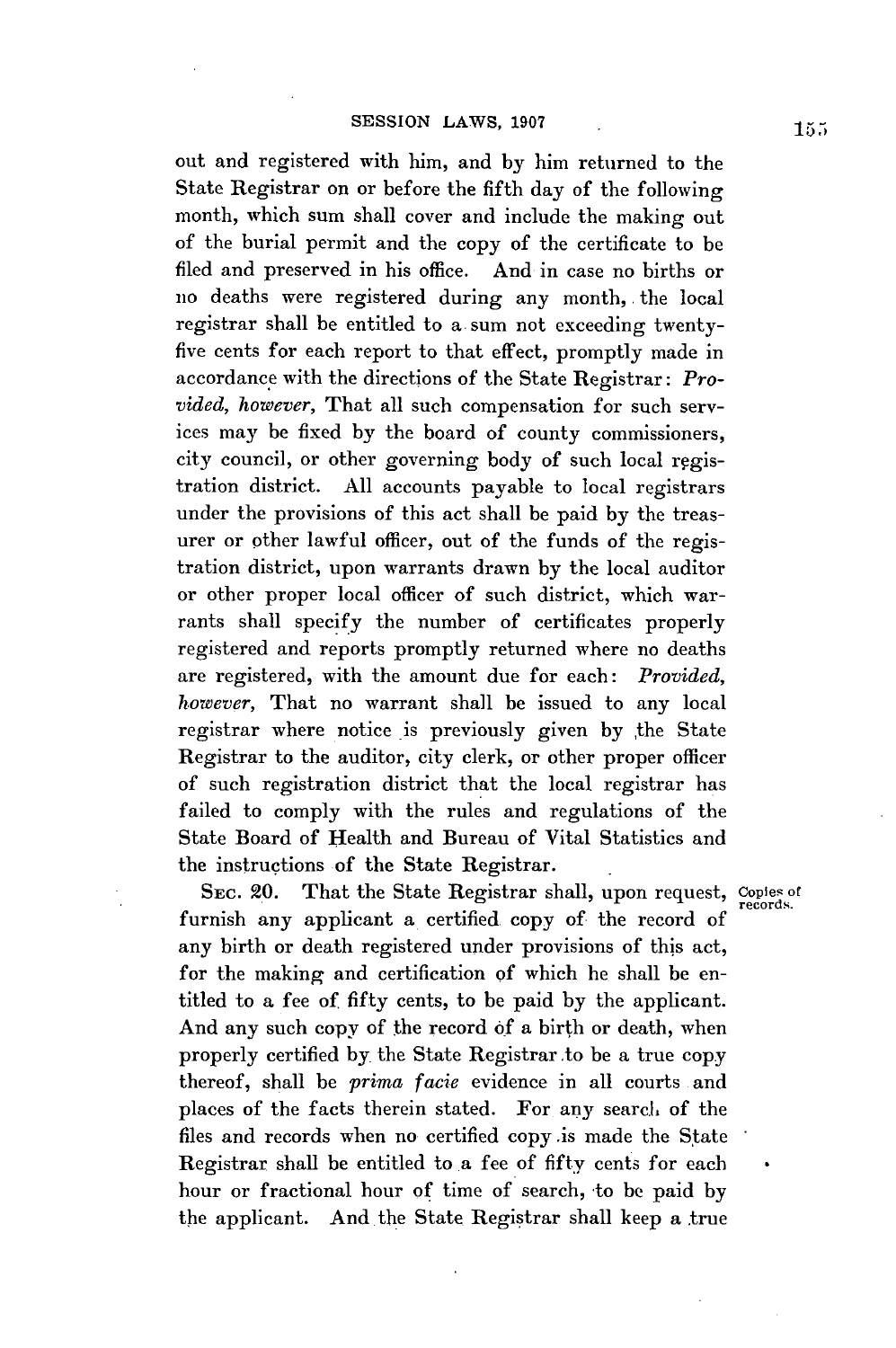and correct account of all fees **by** him received under these provisions and turn the same over to the State Treasurer on the first day of January, April, July and October: *Provided,* That in cities of the first class certified copies of any birth or death may be furnished **by** the: local health authorities. The fee for such copy or search of record to be the same as herein provided, and all such fees shall be paid into the treasury of said cities.

Penalties. **SEC. 21.** That if any physician who was in medical attendance upon any deceased person at the time of death, shall neglect or refuse to make out and deliver to the undertaker, sexton or other person in charge of the interment, removal or other disposition of the body, upon request, the medical certificate of cause of death, hereinbefore provided for, he shall be deemd guilty of a misdemeanor, and upon conviction thereof, shall be fined not less than five dollars, nor more than fifty dollars. And if any **phy**sician shall knowingly make a false certificate of the cause of death in any case, he shall be deemed guilty of a misdemeanor, and upon conviction thereof, shall be fined not less than fifty dollars nor more than two hundred dollars.

> Any physician or midwife in attendance upon a case of confinement, or any other person charged with responsibility for reporting births, in the order named in section thirteen of this act, who shall neglect or refuse to file a proper certificate of birth with the local registrar, within the time required **by** this act, shall be deemed guilty of a misdemeanor, and, upon conviction thereof, shall be fined not less than five dollars nor more than fifty dollars.

> And if any undertaker, sexton or other person acting as undertaker, shall inter, remove or otherwise dispose of the body of any deceased person, without having. received a burial or removal permit as herein provided, he shall be deemed guilty of **a** misdemeanor, and, upon conviction thereof, shall be fined not less than twenty dollars, nor more than one. hundred dollars.

> And any local registrar, deputy local registrar, or subregistrar who shall neglect or fail to enforce the provisions of this act in his district, or shall neglect or refuse to perform any of the duties imposed upon him **by** this act or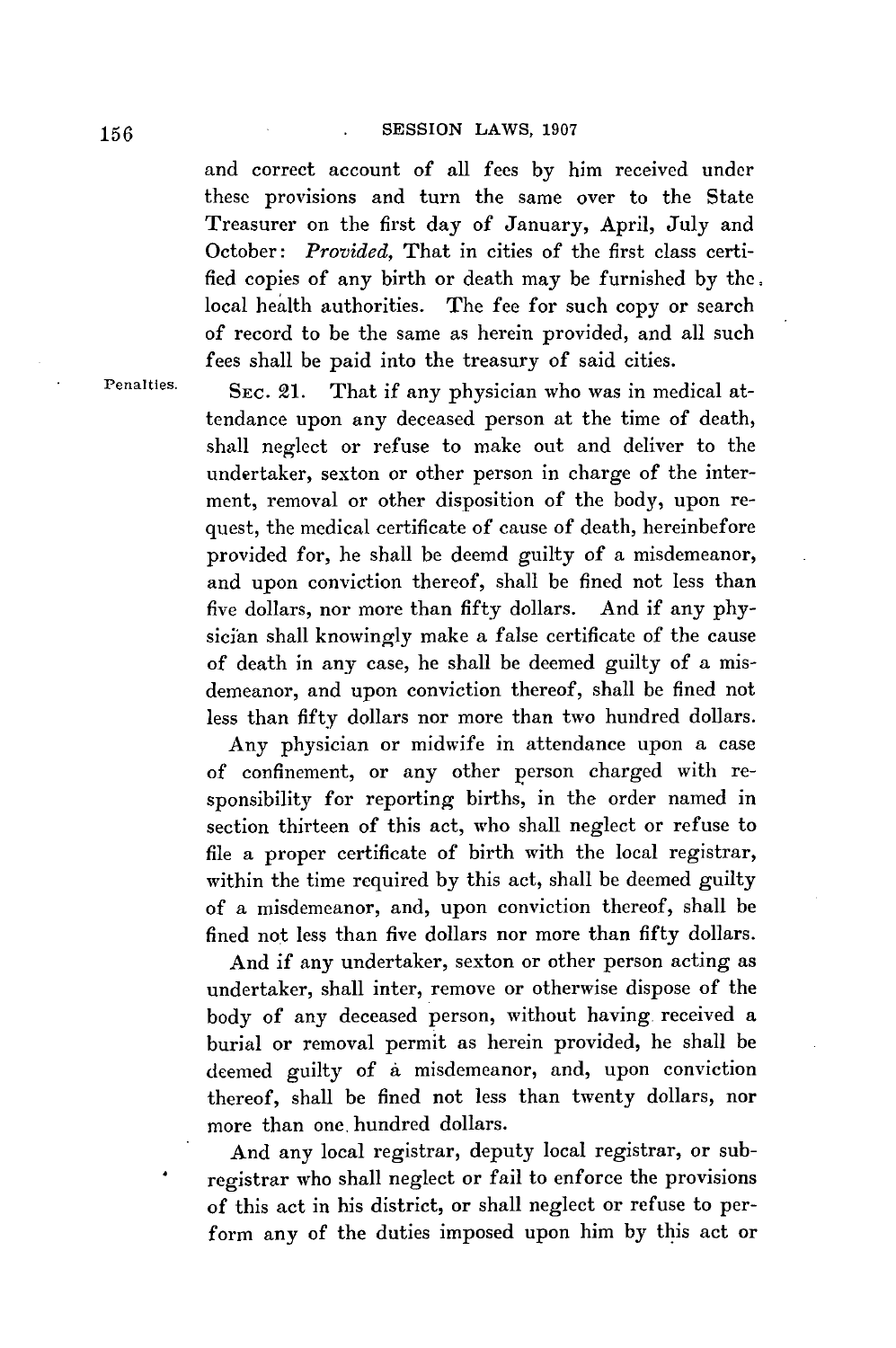**by** the instructions and directions of the State Registrar, shall be deemed guilt of a misdemeanor, and, upon conviction thereof, shall be fined not less than ten dollars nor more than one hundred dollars and be removed from office.

And any person who shall wilfully alter any certificate of birth or death, or the copy of any certificate of birth or death, on file in the office of any registrar, shall be deemed guilty of a misdemeanor, and, upon conviction thereof, shall **be** fined not less than ten dollars nor more than one hundred dollars, or be imprisoned in the county jail not exceeding sixty days, or suffer both fine and imprisonment, in the discretion of the court. And any other person or persons who shall violate any of the provisions of this act, or shall wilfully neglect or refuse to perform any duties imposed upon them **by** the provisions of this act, or shall furnish false information to a physician, undertaker, midwife, or informant for the purpose of making incorrect certification of births or deaths, shall be deemed guilty of a misdemeanor, and, upon conviction thereof, shall be fined not less than five dollars nor more than one hundred dollars. And any transportation company or common carrier transporting or carrying or accepting through its agents or employees for transportation or carriage, the body of any deceased person, without an accompanying permit issued in accordance with the provisions of this act, shall be deemed guilty of a misdemeanor, and, upon conviction thereof, shall be fined not less than fifty dollars nor more than two hundred dollars: *Provided,* That in case the death occurred outside the State and the body is accompanied **by** a certificate of death, burial or removal or transit permit issued in accordance with the law or board of health regulations in force where the death occurred and approved **by** the Washington State Board of Health, such death certificate, burial or removal permit may be held to authorize the transportation or carriage of the body into or through the State.

SEC. 22. The local registrars are hereby charged with Enforcethe strict and thorough enforcement of the provisions of this act in their districts, under the supervision and direction of the State Registrar. And they shall make an